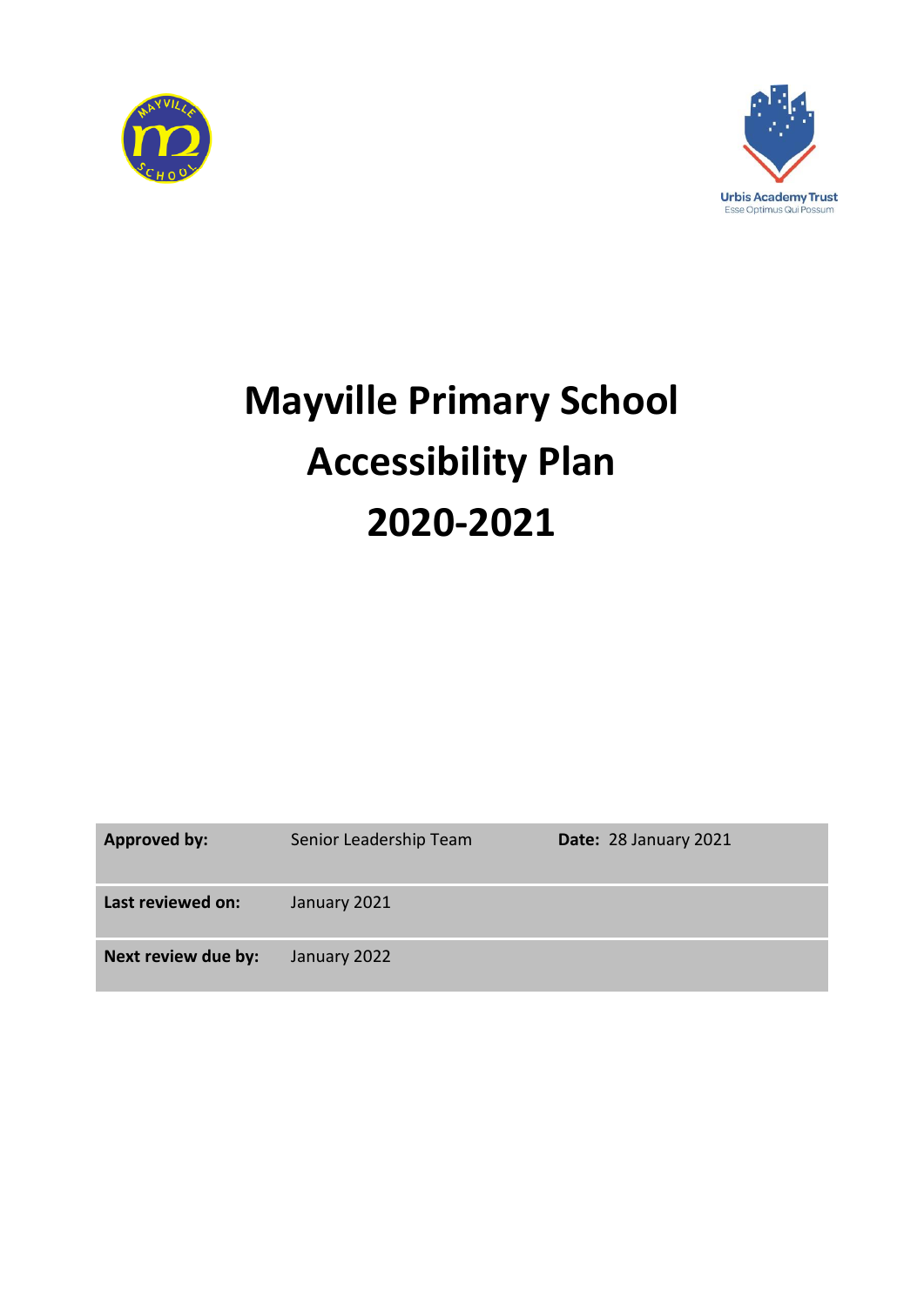## **INTRODUCTION**

This plan is drawn up in accordance with the planning duty in the Disability Discrimination Act 2010, as amended by the SEN and Disability Act 2001 (SENDA). It draws on the guidance set out in "Accessible Schools: Planning to increase access to schools for disabled pupils", issued by the DfE in July 2002.

Mayville Primary School buildings are well designed to meet the needs of disabled pupils:

- all classrooms on the ground floor are accessible from the playground
- use of these classrooms can be rotated to meet pupils' needs
- the school has a lift for access to first floor
- all public-access rooms, including front and back entrances, toilets, ICT suit and library have extra wide doors
- The school has disabled toilets on both floors.

# **DEFINITION OF DISABILITY**

Disability is defined by the Disability Discrimination Act 2010 (DDA):

*"A person has a disability if he or she has a physical or mental impairment that has a substantial and long-term adverse effect on his or her ability to carry out normal day to day activities".*

# **KEY OBJECTIVE**

To reduce and eliminate any obstructions in order to access the full curriculum and to fully participate in all areas of school life.

# **PRINCIPLES**

- 1. Compliance with the DDA is consistent with the school's aims and equal opportunities policy, and the operation of the school's SEN policy;
- 2. The school recognises its duty under the DDA, as amended by the Special Educational Needs and Disability Act (SENDA):
	- Not to discriminate against disabled pupils in their admissions and exclusions, and provision of education and associated services
	- Not to treat disabled pupils less favourably
	- To take reasonable steps to avoid putting disabled pupils at a substantial disadvantage
	- To publish an Accessibility Plan.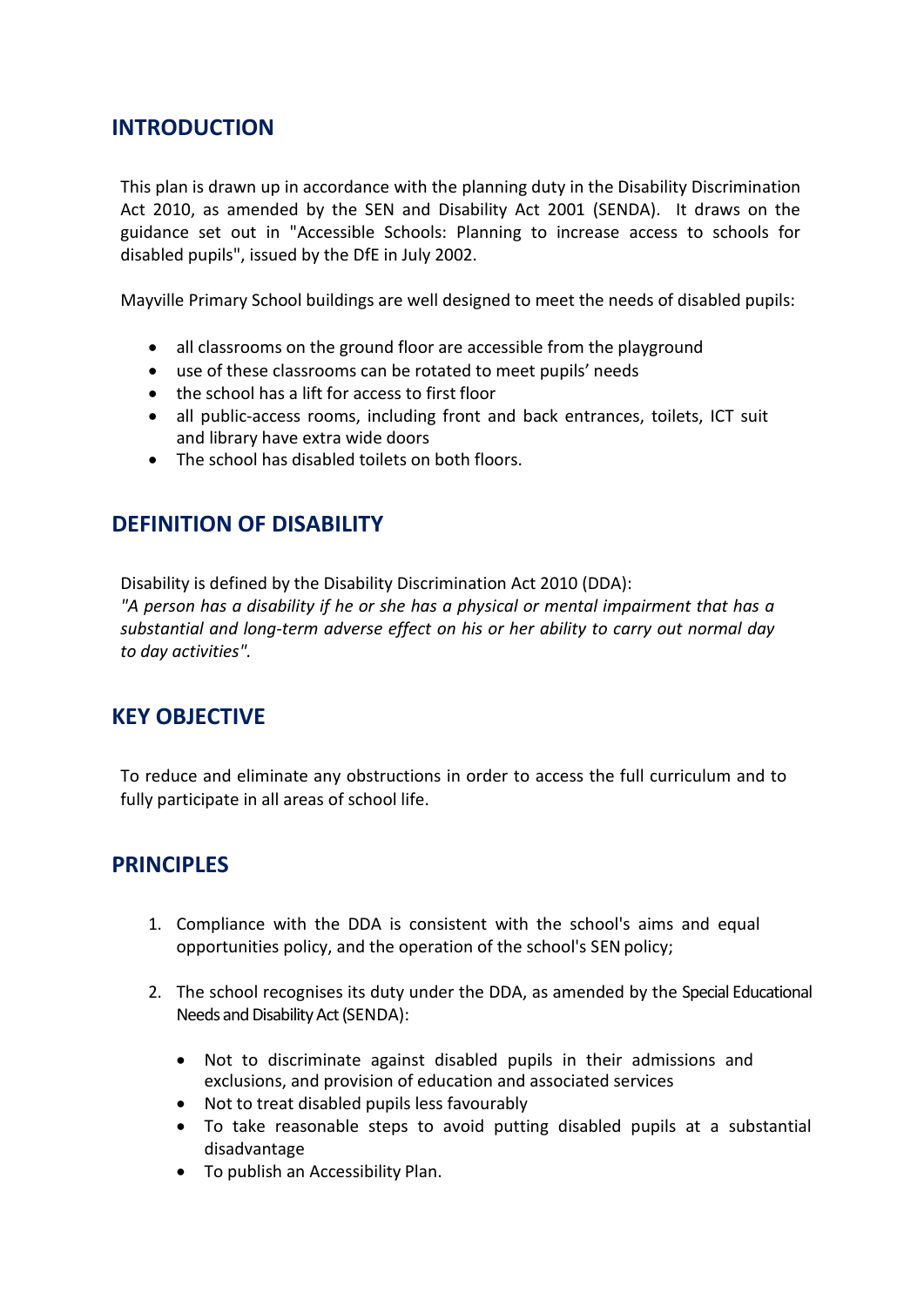- 3. In performing their duties, trustees and staff will have regard to the Disability Rights Commission Code of Practice (2002).
- 4. The school recognises and values parents' knowledge of their child's disability and its effect on his/her ability to carry out normal activities, and respects the parents' and child's right to confidentiality.
- 5. The school provides all pupils with a broad and balanced curriculum, differentiated and adjusted to meet the needs of individual pupils and their preferred learning styles; and endorses the key principles in the National Curriculum 2000 framework, which underpin the development of a more inclusive curriculum:
	- setting suitable learning challenges
	- responding to pupils' diverse learning needs
	- Overcoming potential barriers to learning and assessment for individual and groups of pupils.

# **ACTIVITY**

Mayville Primary School has identified the following points for action as part of its School Improvement Plan, in order to achieve the key objective:

## **a) Delivery of the Curriculum**

School staff receive training in making the curriculum accessible to all pupils, and are aware of its importance.

The school will continue to seek and follow the advice of LA services, such as specialist teacher advisers and SEN inspectors/advisers, and of appropriate health professionals from the local NHS Trusts.

The school employs a SENDCo to continually monitor the accessibility of the curriculum and all areas of school life.

### **b) Physical environment**

The school will take account of the needs of pupils and other users with physical difficulties and sensory impairments when planning and undertaking future improvements and refurbishments of the site and premises, such as lighting, acoustic treatment and colour schemes, and more accessible facilities and fittings.